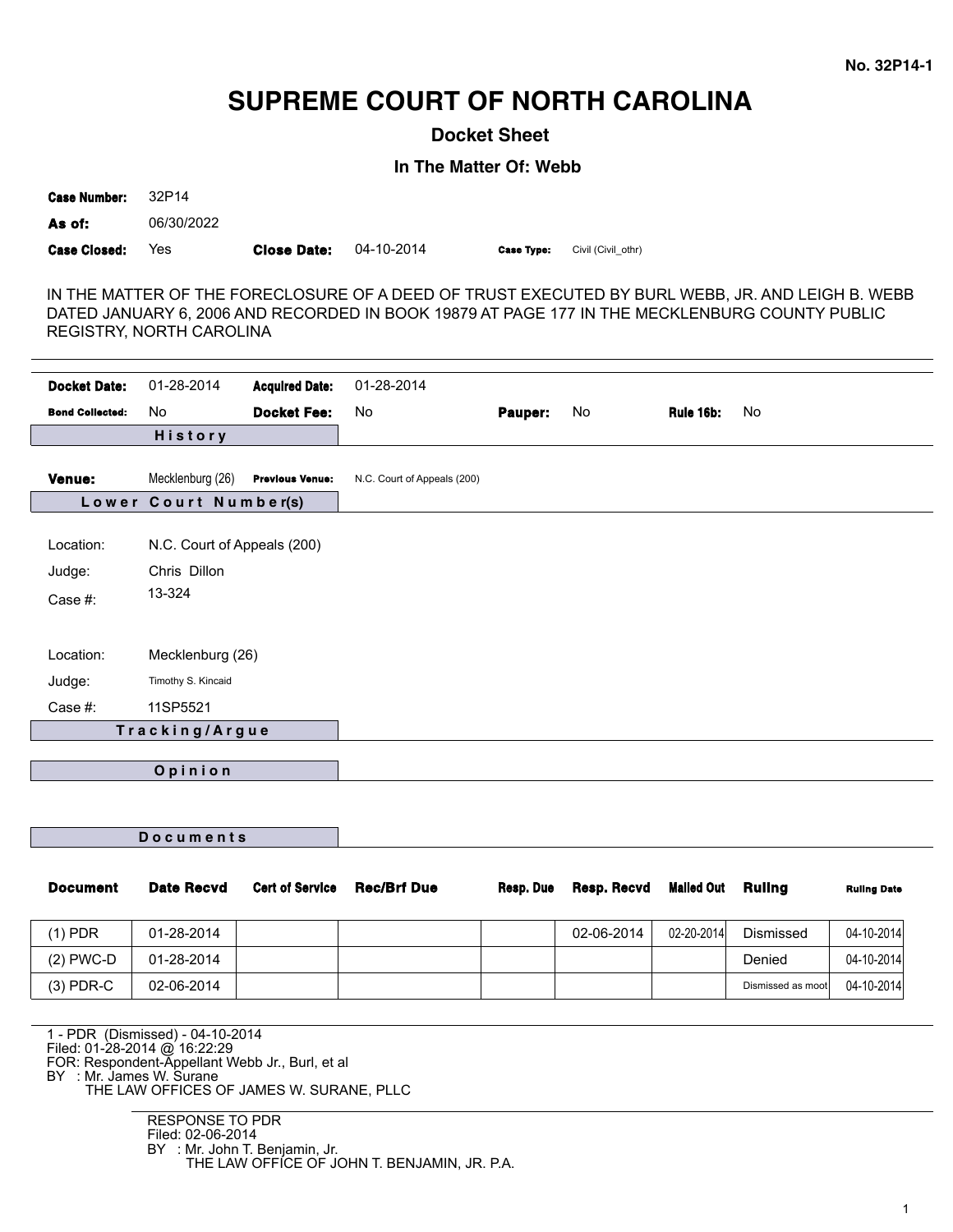2 - PWC-D (Denied) - 04-10-2014 Filed: 01-28-2014 @ 16:22:38 FOR: Respondent-Appellant Webb Jr., Burl, et al BY : Mr. James W. Surane THE LAW OFFICES OF JAMES W. SURANE, PLLC

3 - PDR-C (Dismissed as moot) - 04-10-2014 Filed: 02-06-2014 @ 11:21:34 FOR: Petitioner-Appellee U.S. Bank, National Association BY : Mr. John T. Benjamin, Jr. THE LAW OFFICE OF JOHN T. BENJAMIN, JR. P.A.

**Financial Information** 

| <b>Amount Chaged</b><br><b>Amount Paid</b><br>Date Charged<br>Charge Type<br><b>Date Paid</b><br>Receipt #<br><b>Document</b><br><b>Pages</b><br>01-30-2014<br>Docket Fee<br>10.00<br>02-06-2014<br>10.00<br>R021003114<br>02-20-2014<br>77.00<br><b>PETITION</b><br>03-24-2014<br>Printing<br>77.00<br>44<br>R031006214<br>Parties<br>Role<br>Party Name<br>U.S. Bank, National Association<br>Petitioner-Appellee<br>Wells Fargo Asset Securities Corporation<br>Petitioner-Appellant<br>Mortgage Pass-Through Certificates, Series 2006-AR5<br>Petitioner-Appellant<br>Webb Jr., Burl<br>Respondent-Appellant<br>Webb, Leigh B.<br>Respondent-Appellant<br>Ingle, Grady I.<br>Other-Appellee<br>Ells, Elizabeth B.<br>Other-Appellee<br>U.S. Bank, National Association, et al<br>Petitioner-Appellee<br>Webb Jr., Burl, et al<br>Respondent-Appellant |  |  | Receipts |  |                |  |  |  |
|-----------------------------------------------------------------------------------------------------------------------------------------------------------------------------------------------------------------------------------------------------------------------------------------------------------------------------------------------------------------------------------------------------------------------------------------------------------------------------------------------------------------------------------------------------------------------------------------------------------------------------------------------------------------------------------------------------------------------------------------------------------------------------------------------------------------------------------------------------------|--|--|----------|--|----------------|--|--|--|
|                                                                                                                                                                                                                                                                                                                                                                                                                                                                                                                                                                                                                                                                                                                                                                                                                                                           |  |  |          |  |                |  |  |  |
|                                                                                                                                                                                                                                                                                                                                                                                                                                                                                                                                                                                                                                                                                                                                                                                                                                                           |  |  |          |  |                |  |  |  |
|                                                                                                                                                                                                                                                                                                                                                                                                                                                                                                                                                                                                                                                                                                                                                                                                                                                           |  |  |          |  |                |  |  |  |
|                                                                                                                                                                                                                                                                                                                                                                                                                                                                                                                                                                                                                                                                                                                                                                                                                                                           |  |  |          |  |                |  |  |  |
|                                                                                                                                                                                                                                                                                                                                                                                                                                                                                                                                                                                                                                                                                                                                                                                                                                                           |  |  |          |  |                |  |  |  |
|                                                                                                                                                                                                                                                                                                                                                                                                                                                                                                                                                                                                                                                                                                                                                                                                                                                           |  |  |          |  |                |  |  |  |
|                                                                                                                                                                                                                                                                                                                                                                                                                                                                                                                                                                                                                                                                                                                                                                                                                                                           |  |  |          |  |                |  |  |  |
|                                                                                                                                                                                                                                                                                                                                                                                                                                                                                                                                                                                                                                                                                                                                                                                                                                                           |  |  |          |  |                |  |  |  |
|                                                                                                                                                                                                                                                                                                                                                                                                                                                                                                                                                                                                                                                                                                                                                                                                                                                           |  |  |          |  |                |  |  |  |
|                                                                                                                                                                                                                                                                                                                                                                                                                                                                                                                                                                                                                                                                                                                                                                                                                                                           |  |  |          |  |                |  |  |  |
|                                                                                                                                                                                                                                                                                                                                                                                                                                                                                                                                                                                                                                                                                                                                                                                                                                                           |  |  |          |  |                |  |  |  |
|                                                                                                                                                                                                                                                                                                                                                                                                                                                                                                                                                                                                                                                                                                                                                                                                                                                           |  |  |          |  |                |  |  |  |
|                                                                                                                                                                                                                                                                                                                                                                                                                                                                                                                                                                                                                                                                                                                                                                                                                                                           |  |  |          |  |                |  |  |  |
|                                                                                                                                                                                                                                                                                                                                                                                                                                                                                                                                                                                                                                                                                                                                                                                                                                                           |  |  |          |  |                |  |  |  |
|                                                                                                                                                                                                                                                                                                                                                                                                                                                                                                                                                                                                                                                                                                                                                                                                                                                           |  |  |          |  |                |  |  |  |
| Ingle, Grady I., et al                                                                                                                                                                                                                                                                                                                                                                                                                                                                                                                                                                                                                                                                                                                                                                                                                                    |  |  |          |  | Other-Appellee |  |  |  |

#### **A t t o r n e y s**

#### **Attorney for Petitioner-Appellee - U.S. Bank, National Association**

Mr. John T. Benjamin, Jr. [Primary Attorney] Attorney at Law benjamin@lawjtb.com THE LAW OFFICE OF JOHN T. BENJAMIN, JR. P.A. 1115 Hillsborough Street Raleigh, NC 27603 (919) 755-0060

### **Attorney for Petitioner-Appellee - U.S. Bank, National Association, et al**

Ms. Taylor T. Haywood Attorney at Law